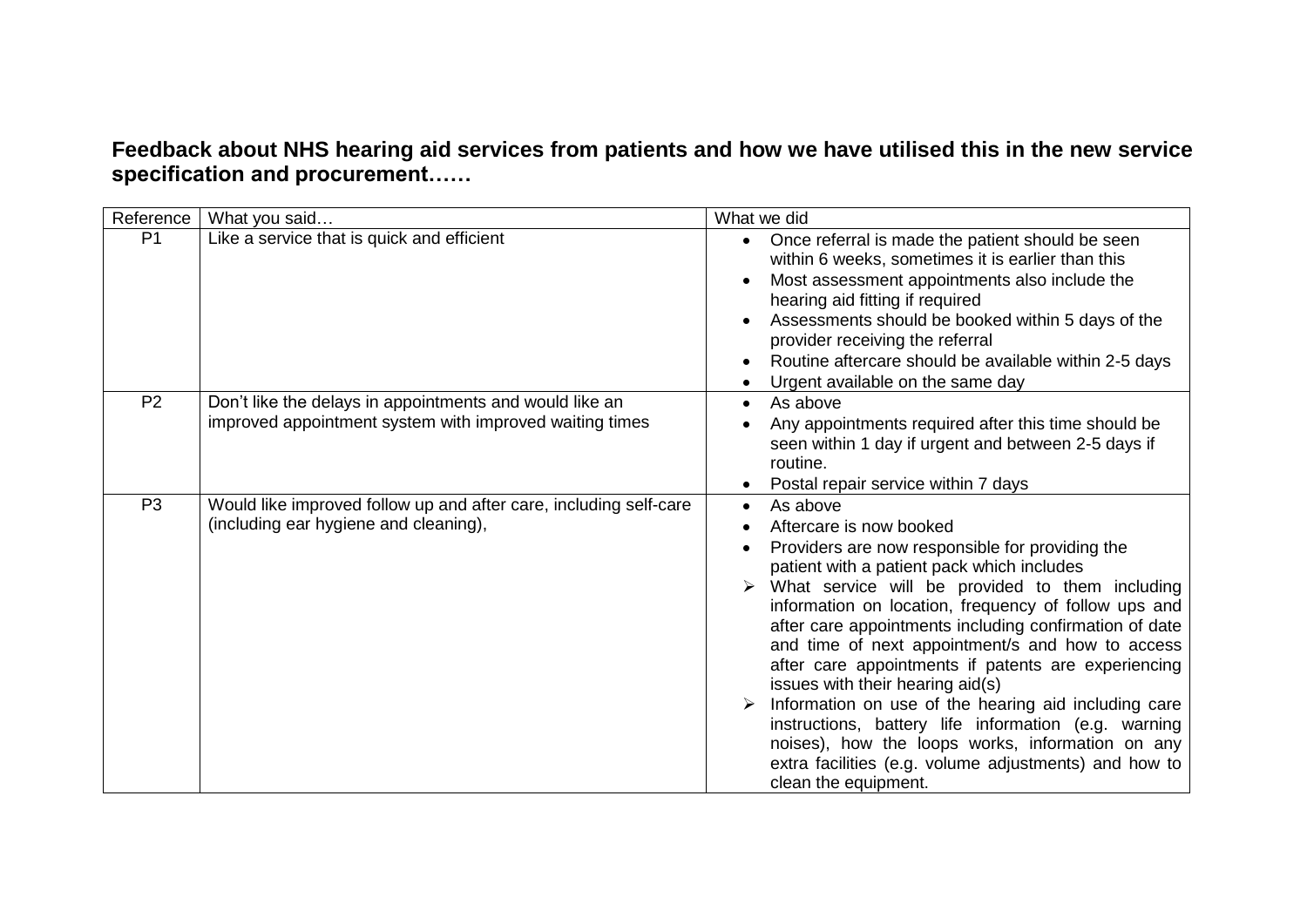|                |                                                                                                                                                        | $\triangleright$ Clarity on replacement hearing aids and costs.<br>Any FAQ or do's and don'ts of the practical hearing<br>$aid(s)$ .<br>Clarity of the patient responsibility for hearing aids<br>(e.g. keeping them clean and dry)<br>Information on local hearing loss support/volunteer<br>groups or information for carers/family support groups.<br>$\triangleright$ Information on other useful equipment to aid hearing<br>loss e.g. personalised loop.                                                                                                                                                                                                                                          |
|----------------|--------------------------------------------------------------------------------------------------------------------------------------------------------|---------------------------------------------------------------------------------------------------------------------------------------------------------------------------------------------------------------------------------------------------------------------------------------------------------------------------------------------------------------------------------------------------------------------------------------------------------------------------------------------------------------------------------------------------------------------------------------------------------------------------------------------------------------------------------------------------------|
| P <sub>4</sub> | Asked if we can keep up to date with hearing aid technology                                                                                            | Providers are asked to keep up to date with the latest<br>technology and so patients will be offered the latest hearing<br>aids should their current hearing needs not be met by their<br>current hearing aids. This will be determined by further<br>assessment, clinical decision and reviewing the Individual<br>Management Plan (IMP)                                                                                                                                                                                                                                                                                                                                                               |
| P <sub>5</sub> | Appreciate staff who are friendly, polite, caring, approachable<br>and helpful                                                                         | All staff should be this $-$ if a patient feels they are not they<br>need to put a complaint in with the provider                                                                                                                                                                                                                                                                                                                                                                                                                                                                                                                                                                                       |
| P <sub>6</sub> | Would like staff to be trained in all aspects of hearing loss and<br>hearing aid technology                                                            | The provider must have an appropriate skill mix within their<br>team, in keeping with the recommendations set out in<br>'Transforming Integrated Hearing Services for Patients with<br>Hearing Difficulty - A Good Practice Guide', DH, June 2007.<br>Assessment and treatment must always be provided by<br>members of staff that are either suitably registered or are<br>supervised by a suitably registered practitioner and who are<br>appropriately trained, qualified and experienced.<br>Audiologists, Registered Hearing Aid Dispensers and<br>assistant/associate audiologists may provide a direct service<br>to patients according to appropriate qualifications, skills and<br>experience. |
| P7             | Appreciate a service that is easy to access and convenient, for<br>example locally based, easy for parking, and offering work<br>friendly appointments | CCGs will prior approve all suggested venues as part of the<br>tender.<br>The service will not be a Mon - Fri 9am - 5pm service,                                                                                                                                                                                                                                                                                                                                                                                                                                                                                                                                                                        |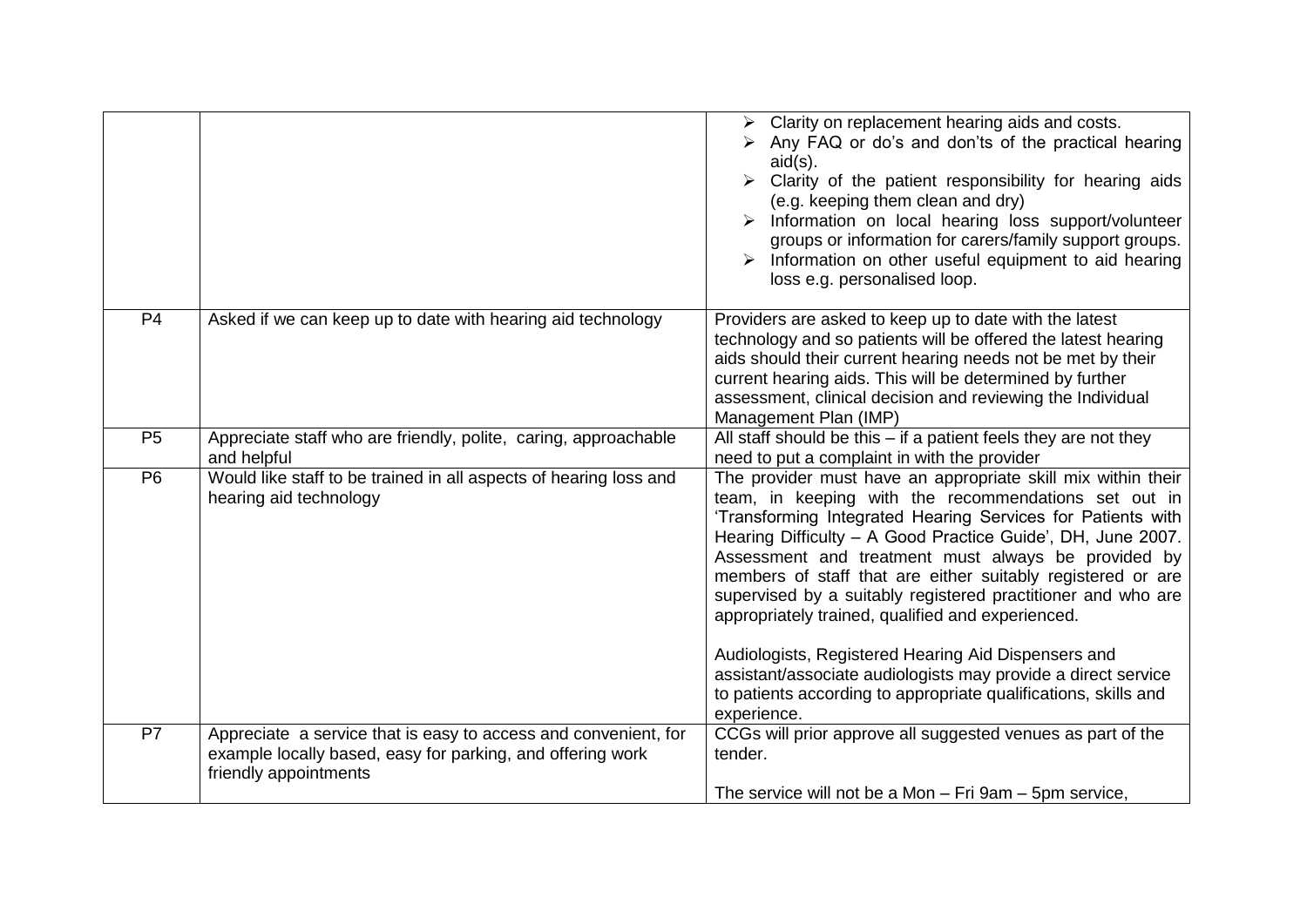|                 |                                                                                                                 | extended hours will be provided.                                                                                                                                                                                                                                                                                                                                                                                                                                                                                                                                                                                                            |
|-----------------|-----------------------------------------------------------------------------------------------------------------|---------------------------------------------------------------------------------------------------------------------------------------------------------------------------------------------------------------------------------------------------------------------------------------------------------------------------------------------------------------------------------------------------------------------------------------------------------------------------------------------------------------------------------------------------------------------------------------------------------------------------------------------|
| P <sub>8</sub>  | Want to see more useful information from staff during<br>consultation/appointment                               | As per P3                                                                                                                                                                                                                                                                                                                                                                                                                                                                                                                                                                                                                                   |
| P <sub>9</sub>  | Want to see better information for patients about the choices<br>available to them when they need a hearing aid | Can feed this back to current and new providers although<br>hearing aids available on the NHS are limited compared to<br>private, the hearing aids will meet the individuals hearing<br>requirements.                                                                                                                                                                                                                                                                                                                                                                                                                                       |
| P <sub>10</sub> | Appreciate a personalised service                                                                               | All services should be personalised to meet the needs of the<br>individual.<br>All patients should have a co-produced written Individual<br>Management Plan (IMP) which defines the patient's goals<br>and hearing needs and how they are going to be addressed.<br>This is now part of the provider reporting and monitoring<br>requirements                                                                                                                                                                                                                                                                                               |
| P11             | Value a thorough service                                                                                        | Improved service specification which is clear for providers<br>and commissioners                                                                                                                                                                                                                                                                                                                                                                                                                                                                                                                                                            |
| P <sub>12</sub> | Appreciate the fact that the service is free                                                                    | This should be made clear to patients that hearing aids are<br>free, however they are on loan to the patient from the NHS<br>and should the loose them they will be responsible for<br>replacements                                                                                                                                                                                                                                                                                                                                                                                                                                         |
| P <sub>13</sub> | Wanted assurance that your hearing aid consultation was<br>private and in a location that was sound proof       | Providers need to ensure clear and formal accountability<br>processes and structures are in place to ensure a safe,<br>effective and integrated continuity of clinical care for all<br>patients.<br>The provider will:<br>Provision and fitting of hearing aids and moulds where<br>required in a suitable environment (quiet, confidential,<br>private, and permits the patient to retain dignity) as<br>appropriate<br>Ensure rooms are compliant with BS EN ISO 8253-<br>1:1998. Should the assessment take place outside of<br>the providers normal premises such as nursing home,<br>or the patients home - the 35dBA standard will be |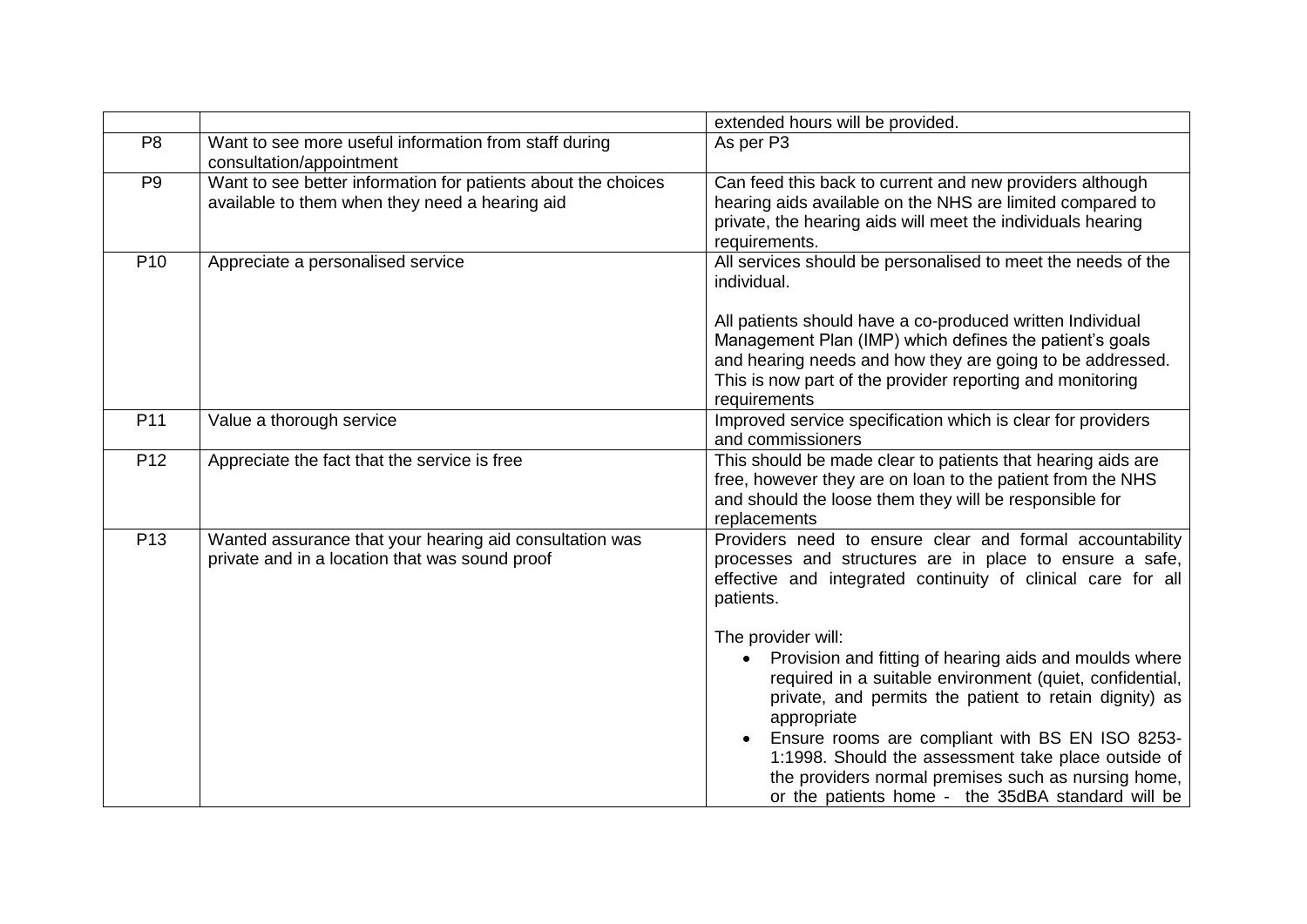|                 |                                                                                                                              | required (as a minimum standard) before undertaking<br>testing. This should be done in situ with a portable<br>sound level meter and the evidence of this<br>undertaking documented.                                                                                                                                                                                                                                                                                                                                                                                                                 |
|-----------------|------------------------------------------------------------------------------------------------------------------------------|------------------------------------------------------------------------------------------------------------------------------------------------------------------------------------------------------------------------------------------------------------------------------------------------------------------------------------------------------------------------------------------------------------------------------------------------------------------------------------------------------------------------------------------------------------------------------------------------------|
| P <sub>14</sub> | Wanted to be able to switch providers easily if you are not<br>happy with the one you use                                    | In the first instance you should raise your issue with your<br>current provider - like you would if you had issues with your<br>GP practice. The CCG pays for the 3 years up front following<br>your follow up after 10 weeks so if you swap providers within<br>the 3 years the CCG will end up paying again for the 3 years.<br>This is no different to any other NHS service provided.                                                                                                                                                                                                            |
| P <sub>15</sub> | Don't want to bother the GP and shouldn't have to make an<br>appointment with a GP to get a referral for hearing aid support | Absolutely correct. The new specification is very clear that<br>once a patient is referred into the service there is no need for<br>this to go back to a GP for re-referral unless the patient is<br>coming to the end of the 3 year episode of care and wishes to<br>changes provider.                                                                                                                                                                                                                                                                                                              |
| P <sub>16</sub> | Would prefer more written information to support your hearing<br>loss and hearing aid care                                   | As per P3 - patient information pack                                                                                                                                                                                                                                                                                                                                                                                                                                                                                                                                                                 |
| P <sub>17</sub> | Wanted to see digital "next patient" alerts in waiting rooms rather<br>than staff shouting out names for appointments        | This is something the provider must initiate, CCGs cannot tell<br>providers what equipment to have if it does not directly relate<br>to carrying out the assessment. Patients should complete a<br>suggestion slip or advise the audiologist.                                                                                                                                                                                                                                                                                                                                                        |
| P <sub>18</sub> | Wanted a range of options to collect hearing aid batteries, and<br>parts rather than one point/place of contact              | Batteries for hearing aids provided through an NHS qualified<br>provider must be provided free of charge to NHS patients as<br>part of the aftercare service with the patients current provider,<br>not an alternative provider, and must be of a designated<br>specification according to the NHS Supply Chain.<br>Options for battery replacement include:<br>Collection from the provider's service<br>Via local supply points (e.g. a network of GP<br>practices/health centres) supplied with stocks of good<br>quality batteries in all commonly used sizes free of<br>charge by the provider. |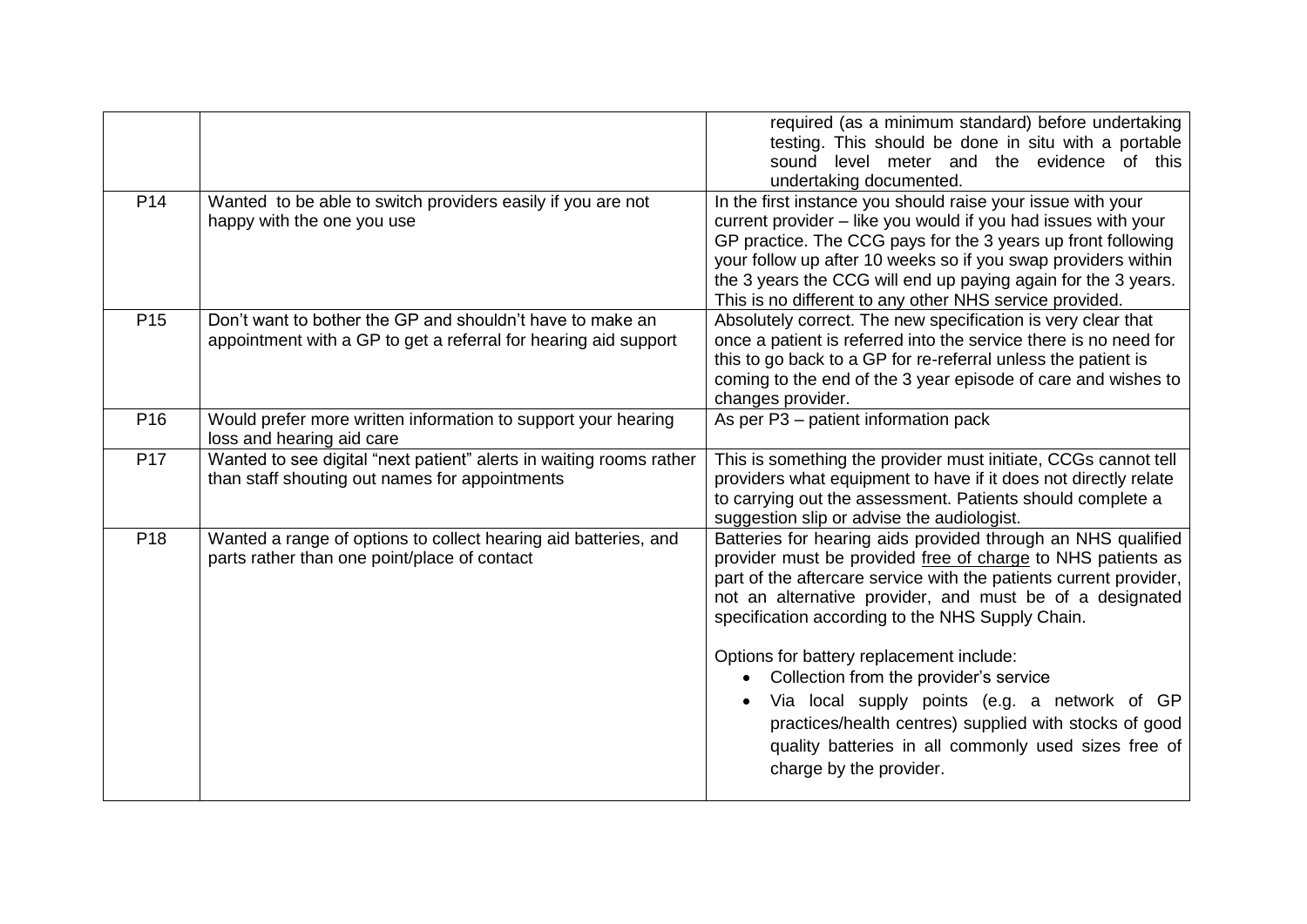|                 |                                                                                                                              | A postal repair service will also be available to patients for                                                                                                                                                                                                                                                                                                                                                                                                                                                                                                                                                                                                                                                                                |
|-----------------|------------------------------------------------------------------------------------------------------------------------------|-----------------------------------------------------------------------------------------------------------------------------------------------------------------------------------------------------------------------------------------------------------------------------------------------------------------------------------------------------------------------------------------------------------------------------------------------------------------------------------------------------------------------------------------------------------------------------------------------------------------------------------------------------------------------------------------------------------------------------------------------|
|                 |                                                                                                                              | returns within 7 working days, at the provider's expense.                                                                                                                                                                                                                                                                                                                                                                                                                                                                                                                                                                                                                                                                                     |
| P <sub>19</sub> | Wanted staff to demonstrate the use and care of hearing aid<br>technology more                                               | Can feed this back to current and new providers                                                                                                                                                                                                                                                                                                                                                                                                                                                                                                                                                                                                                                                                                               |
| P <sub>20</sub> | Wanted a consistent quality and level of service from staff,<br>including training in technology, software, after care etc.  | Provision of a high quality, mixed skilled workforce with<br>knowledge and skills to manage the care of audiology<br>patients in the community wherever possible - This is now a<br>key performance indicator                                                                                                                                                                                                                                                                                                                                                                                                                                                                                                                                 |
| P21             | Wanted improved telephone access to services, particularly for<br>urgent issues such as technical problems with hearing aids | Can feed this back to current and new providers                                                                                                                                                                                                                                                                                                                                                                                                                                                                                                                                                                                                                                                                                               |
| P <sub>22</sub> | Wanted the repair of hearing aids to be much quicker and<br>easier, with improved contact points for urgent repairs          | A postal repair service will also be available to patients for<br>returns within 7 working days, at the provider's expense.                                                                                                                                                                                                                                                                                                                                                                                                                                                                                                                                                                                                                   |
|                 |                                                                                                                              | In some cases repairing faults may take longer depending on<br>the issues, unfortunately this is unavoidable and out of their<br>hands.                                                                                                                                                                                                                                                                                                                                                                                                                                                                                                                                                                                                       |
| P <sub>23</sub> | Wanted us to follow national guidance about hearing aid<br>provision                                                         | We are and they are all included within the service<br>specification.                                                                                                                                                                                                                                                                                                                                                                                                                                                                                                                                                                                                                                                                         |
| P24             | Wanted home visits                                                                                                           | Home visits are only available for house bound patients.                                                                                                                                                                                                                                                                                                                                                                                                                                                                                                                                                                                                                                                                                      |
| P <sub>25</sub> | Wanted support for tinnitus                                                                                                  | Tinnitus is excluded from this revised specification - if a<br>patient has tinnitus they should be referred on to the hearing<br>therapy service at ELHT or ELHT Audiology Services                                                                                                                                                                                                                                                                                                                                                                                                                                                                                                                                                           |
| P <sub>26</sub> | Wanted services to offer BSL for those who need it                                                                           | This has now been included within the specification:<br>The provider must ensure patients have an adequate<br>understanding of the hearing assessment process before the<br>appointment by providing information (in a suitable language<br>or format that accommodates those who have learning<br>disabilities) in advance (either via the referrer or to be<br>received by the patient at least 2 working days before the<br>appointment) that explains the purpose of the assessment,<br>what it involves and the possible outcomes e.g. being fit with<br>hearing aids. The content of the letter should include<br>information on how patients can request communication<br>support such as a translator or chaperone for ethnic diverse |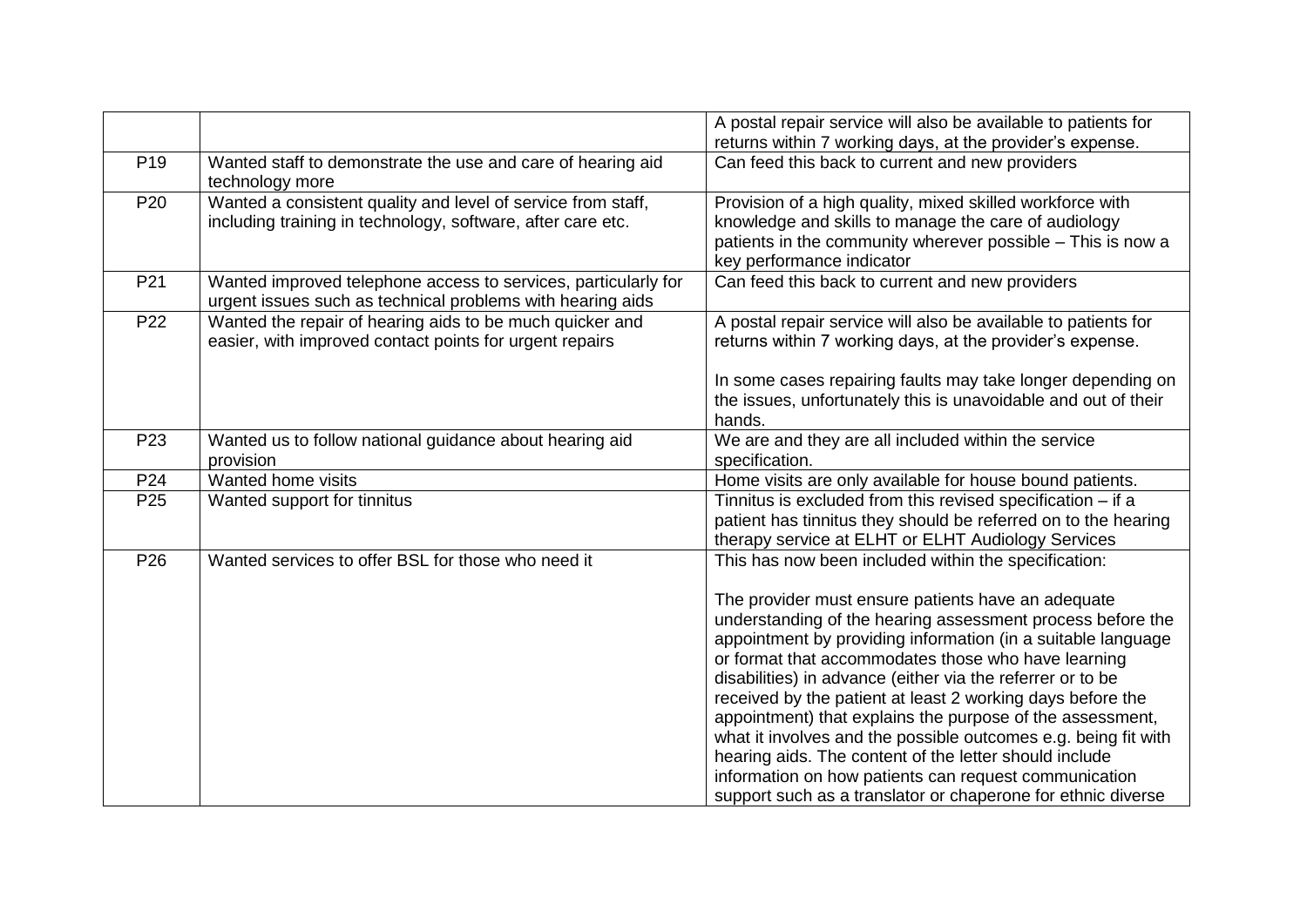|                 |                                                                                                                        | cultures.                                                                                                                                                                                                                                                                                                  |
|-----------------|------------------------------------------------------------------------------------------------------------------------|------------------------------------------------------------------------------------------------------------------------------------------------------------------------------------------------------------------------------------------------------------------------------------------------------------|
| P <sub>27</sub> | Wanted the loop system option on hearing aids to be offered as<br>a default                                            | Check with current providers and standards.                                                                                                                                                                                                                                                                |
| P <sub>28</sub> | Want to see more collaboration between providers, (they are in<br>competition but the patient is caught in the middle) | Hopefully within the new service this will start to happen                                                                                                                                                                                                                                                 |
| P <sub>29</sub> | Want to see improved public awareness of hearing loss and the<br>services that are available                           | Providers are asked to market the service and comply with<br>NHS guidelines. All marketing literature and information<br>should be jointly approved with the CCGs prior to it going<br>'live'.                                                                                                             |
|                 |                                                                                                                        | Within the new service we have asked Providers to actively<br>signpost to other local services including social and voluntary<br>sector organisations where they will work more collaboratively<br>with one another                                                                                        |
| P30             | Said that you experience delays with ear syringing and                                                                 | Ear syringing for blocked ears should be carried out as per<br>individual CCG pathways e.g. GP, treatment room etc. Going<br>forward the provider will now offer a residual wax removal<br>service should any minimal amounts of wax prevent the one<br>stop shop service of assess and fit to be delayed. |
|                 |                                                                                                                        | Blocked ears should be picked up prior to a patient being<br>referred when the GP has done a thorough check of the<br>patients ears.                                                                                                                                                                       |
| P31             | Wanted improvements to hearing aid batteries - for example<br>longer life batteries, and the option to recycle them    | Can feed this back to current and new providers                                                                                                                                                                                                                                                            |
| P32             | Wanted Specific information and advice about phone use with<br>hearing aids                                            | Can feed this back to current and new provider and ask them<br>to put something specific into the patient pack as well as<br>running through this when patients are given hearing aids.                                                                                                                    |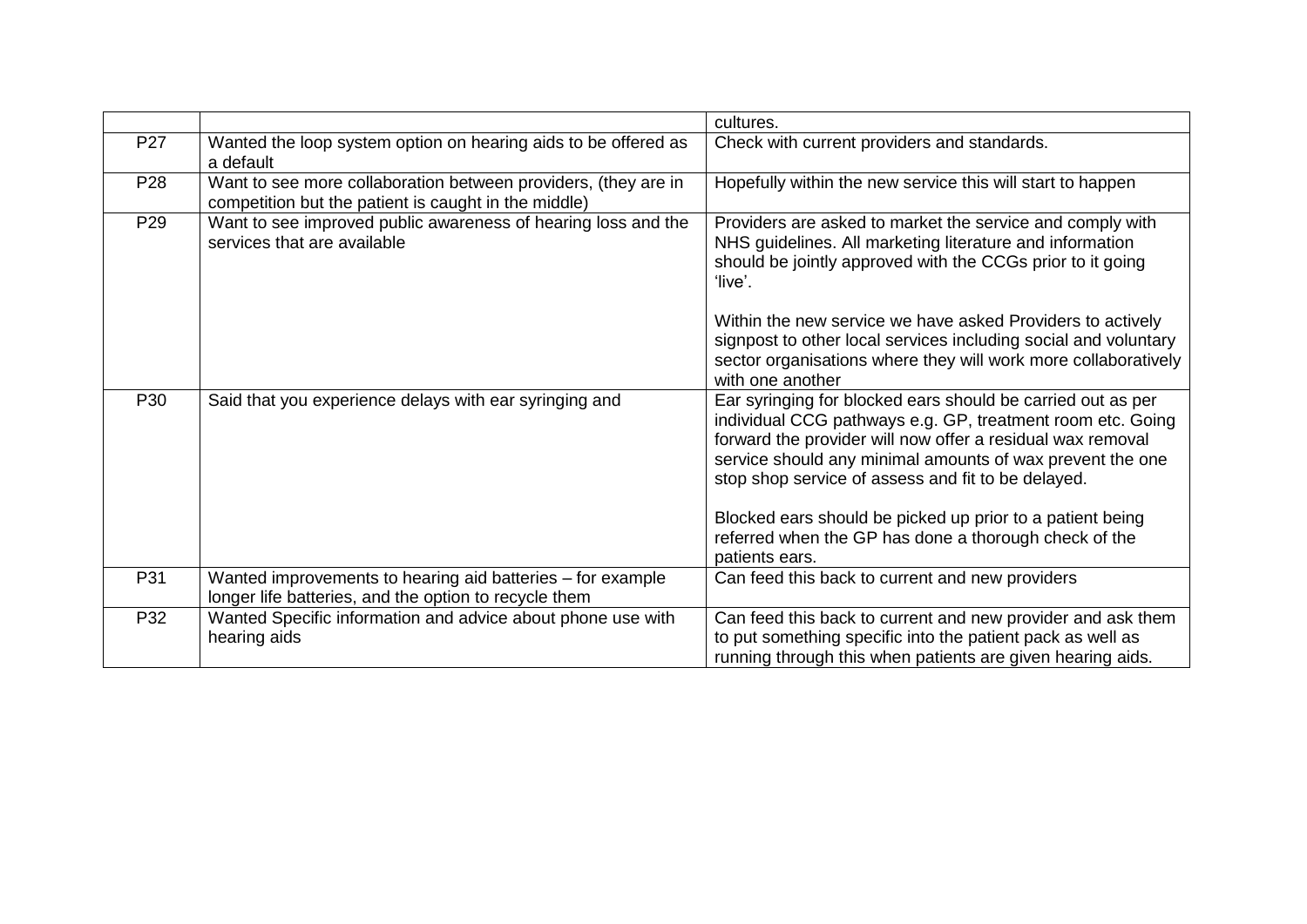## **Feedback about NHS hearing aid services from patients in summer 2017 and how we have utilised this in the new service/procurement……**

| <b>Themes</b>                                                                                                     | What you said                                                                                                                                                                                                                                                                                                                                                                                                                                                                                                                                                                                                                                                                                                                                                                                                                                                                                                                         | What we did                                                                                                                                                                                                                                                                                                                                                                                                                                                                                                                                     |
|-------------------------------------------------------------------------------------------------------------------|---------------------------------------------------------------------------------------------------------------------------------------------------------------------------------------------------------------------------------------------------------------------------------------------------------------------------------------------------------------------------------------------------------------------------------------------------------------------------------------------------------------------------------------------------------------------------------------------------------------------------------------------------------------------------------------------------------------------------------------------------------------------------------------------------------------------------------------------------------------------------------------------------------------------------------------|-------------------------------------------------------------------------------------------------------------------------------------------------------------------------------------------------------------------------------------------------------------------------------------------------------------------------------------------------------------------------------------------------------------------------------------------------------------------------------------------------------------------------------------------------|
| Wax removal                                                                                                       | "I attended a few weeks ago for my 3 year review and was<br>advised my ears were full of wax. Since then I have had<br>the wax removed and the tubes changed in my hearing<br>aids and can hear so much clearer"<br>"Ref from GP, on examination there was a build-up of wax<br>therefore unable to preform test, advised to put wax in and<br>have ears syringed and return"<br>"Second visit, as I required ears to be syringed at 1st<br>appointment, a little bit frustrating having to attend and<br>then go away when the doctor had checked previously and<br>said ok to attend"<br>"Original appointment at RBH-waste of time as told Dr<br>referral required. Ear wax removed at BCWHC not done<br>properly requiring a 2nd visit for hearing aid fit"<br>"GP checked my ears prior to referring me and said only a<br>small amount of wax, now I have attended the assessment<br>cannot be carried out due to wax build-up" | Developed a GP check list for them to review prior<br>to referring a patients which specifically asks about<br>wax build up<br>As part of the model we have now incorporated a<br>wax removal service for residual wax. This will<br>ensure patients don't have any delays to fittings,<br>patients won't be passed around and have to re-<br>book appointments and CCGs won't be charged for<br>inappropriately as the appointment will be used for<br>hearing test/fit and not just to inform the patients<br>they need their ears syringing. |
| Patients unaware of<br>where to go should<br>they have any<br>problems with their<br>hearing aid after<br>fitting | There was a number of patients that suggested they would<br>go back to see their GP should they have any ongoing<br>issues with their hearing aid following fitting.                                                                                                                                                                                                                                                                                                                                                                                                                                                                                                                                                                                                                                                                                                                                                                  | Within the service specification we have requested<br>that all providers develop an information pack for<br>patients which clear states what they should do if<br>they encounter problems with their hearing aids<br>after fitting, this should include contact number,<br>sites and opening times.<br>We have also developed a simple flow chart for<br>GPs highlighting that patients already under the<br>care of a provider (3 years) do not require a re-                                                                                  |